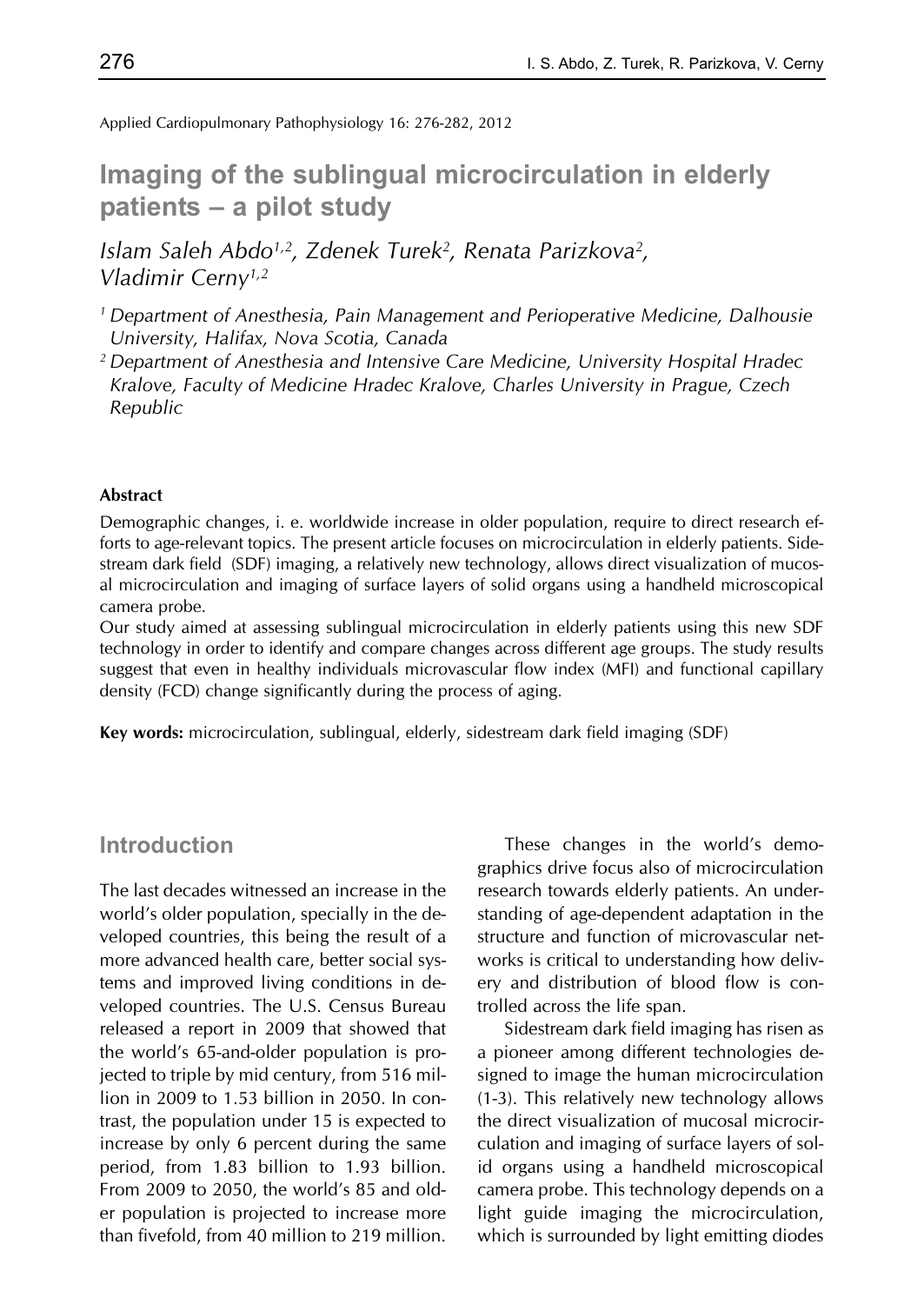at a wavelength of 530nm. The hemoglobin of the erythrocytes absorbs this green light while the rest of the light is scattered to form the white-greyish background. This produces clear images of capillaries with flowing erythrocytes (4). SDF has played a role in minimizing the gap in understanding the microcirculation and helped move microcirculatory research from bench to bedside.

The primary aim of our study was to study the sublingual microcirculation in elderly patients using SDF technology. To identify changes in microcirculatory parameters during the physiological process of aging we compared the microcirculation of different age groups (20-39, 40-69, 75-90 years).

#### **Methods**

#### *Subject Selection*

Approval for the study was granted by the REB of the University Hospital, Hradec Králové, Czech Republic. Written informed consent was obtained from all participants.

We divided the study subjects in three groups, regardless of their sex. The first group (Group A,  $n=10$ ) included healthy subjects (ages 20-39 years), the second group (Group B,  $n=10$ ) included 10 healthy subjects (ages 40-69), and the third group (Group C,  $n = 10$ ) healthy subjects (ages 70-90).

Since the aim was to study the physiological changes during aging, in all groups we included only subjects that were healthy, did not have any chronic diseases and did not take any medications. Furthermore, they were all of good physical condition, with the elderly capable of performing daily activities on their own without the need of assistance. All subjects were of good mental health, with no history of dementia (6), Alzheimers (7), psychosis or behavioral disturbances. All our subjects were non-smokers (8, 9). All subjects had hematocrit values within the normal ranges.

We excluded subjects with any previous history of conditions that could cause pathological changes in the microcirculation. Our subjects did not have any history of hypertension (12), ischemic heart disease, diabetes mellitus, ischemic diseases of the lower extremities, cerebrovascular diseases, critically ill patients, subjects undergoing mechanical ventilation or being treated for all forms of circulatory shock (13-16).

All subjects were instructed to refrain from consuming caffeine-containing substances 2 h prior to the evaluation. No sedation was used during the image recordings and all subjects were cooperative.

#### *Study settings*

Image recordings of the microcirculation took place at two locations. Subjects from group A and B where invited to the library of the Department of Anesthesiology and Intensive Care Medicine, University Hospital of Hradec Králové. Subjects from group C where residents of the Senior Home of Hradec Králové, and to ensure their comfort, the image recordings where taken at site at the in-house clinic. Each subject was examined individually in the supine position to allow comfortable measuring for both the subjects and the examiners, the elderly patients were asked to remove any dental prostheses.

The sublingual microcirculation was visualized using the MicroScan SDF camera (MicrovisionMedical, Amsterdam, The Netherlands). In order to facilitate the procedure and minimize artifacts, all images were obtained by two investigators with longstanding experience in this technique. The SDF probe was covered with a sterile plastic lens and lightly placed on the target sublingual mucosa, the subjects were asked to hold their mouth in a semi-closed position in order to help positioning the camera. Two trained physicians blinded to clinical data performed measurements. Subjects were in supine position, in a temperature controlled room with a temperature of approximately 22°C. The tip of the SDF probe was placed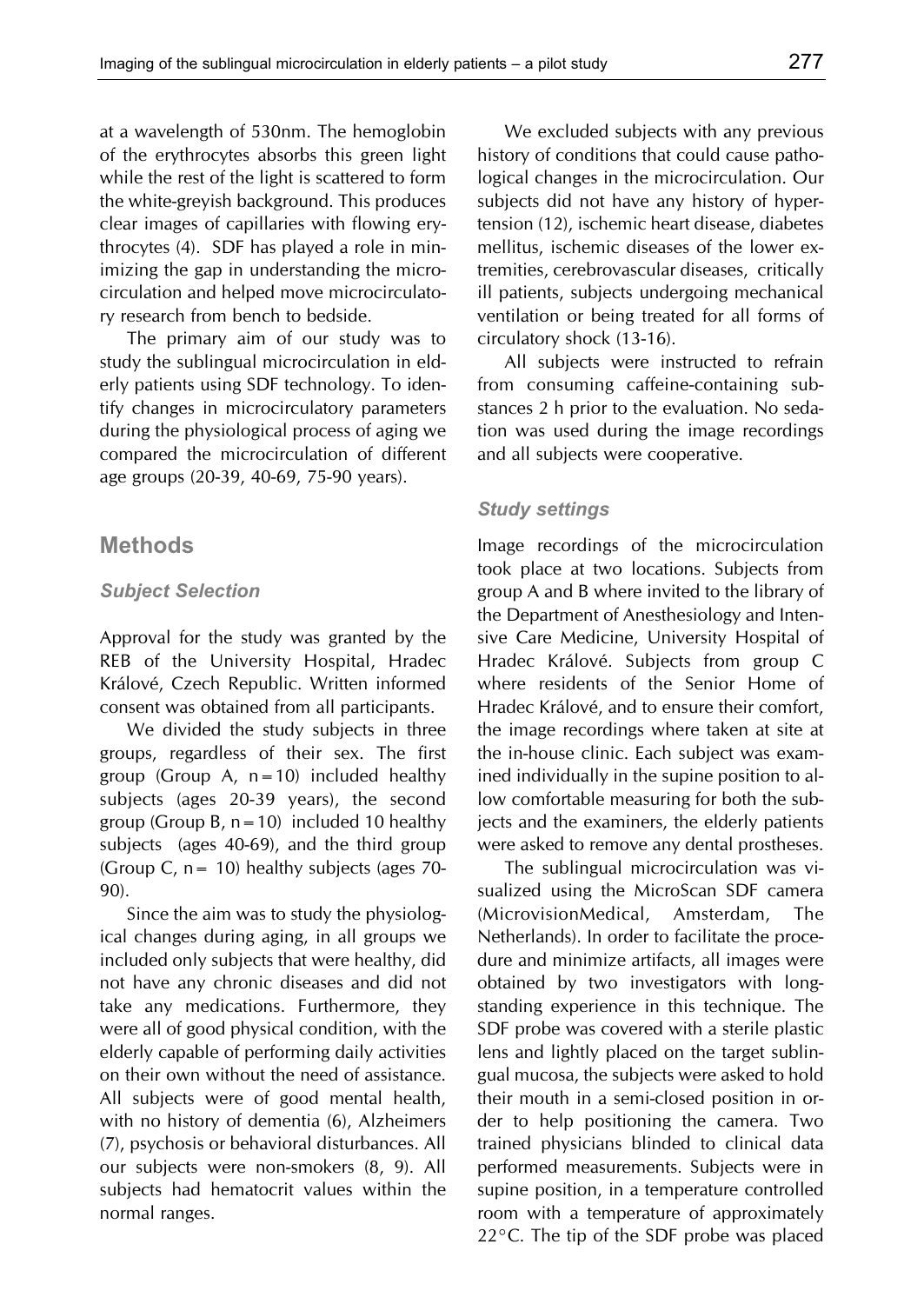on sublingual mucosa. To prevent microcirculatory perfusion disturbance due to application of pressure on the imaging area, the probe was first placed on the labial tissue and then retracted to an extent, which minimized contact but enabled visualisation of the capillary bed. Illumination intensity and depth of focus were modulated to fine-tune image quality. Continuous digital image recordings (duration 1 min) were captured in five different locations under the tongue, and digital image recordings were saved on a hard drive as DV-AVI files to enable offline analysis. For high quality image recording we followed the recommendations of the round table consensus on image acquisition and analysis (17).

#### *Off-line analysis*

SDF video clips were coded and analysed off line, using the methods described by De Backer et al. (17). Data were analyzed using the AVA3 software (MicrovisionMedical, Amesterdam, The Netherlands). The software enables automatic detection of vessels (7 -100  $\mu$ m) for the calculation of their diameter, length, density and flow. We used the software to calculate Microvascular Flow Index (MFI), and Functional Capillary Density (FCD).

To calculate the MFI, the image was divided into four quadrants. Characteristic flow scores were assigned in each quadrant for each vessel size category. The flow categories are 0 for no flow, 1 for intermittent flow, 2 for sluggish flow and 3 for continuous flow. The flow category assigned to each vessel category is then summed for the four quadrants and divided by the number of quadrants in which the vessel type is present (MFI range 0–3).

FCD is defined as the length of red blood cell-perfused capillaries per observation area and is given in cm/cm2. FCD is calculated by applying three equidistant horizontal and three equidistant vertical lines superimposed upon the video sequence. FCD was calculated as the number of capillaries crossing the lines divided by their total length. This gave the number of capillaries per mm. FCD for small vessels was estimated in vessels with less than 25  $\mu$ m in diameter.

#### *Statistical analysis*

Statistical analysis was performed using Prism 4 (GraphPad, La Jolla, CA, USA). All data were analyzed using a one-way analysis of variance (ANOVA), followed by the Tukey post hoc test. A p value  $< 0.05$  was considered significant.

### **Results**

Between groups A (20-39) and B (40-69) we did not observe significant differences in the FCD of all vessels, FCD of small vessels or MFI (Figures 1-3). However, significant decreases in the FCD of all vessels, FCD of small vessels and MFI was found when comparing groups A (20-39) and C (70-90) or B (40-69) and C (70-90), respectively.

### **Discussion**

We found a significant decrease in the microcirculatory parameters FCD and MFI in group C (70-90) when compared to the other two groups A (20-39) and B (40-69). In group C the significant decrease in FCD was found in small capillaries (less than  $25 \mu m$  in diameter) as well in all vessels. The greatest difference was found in the FCD of small vessels.

The dramatic increase in the number of people reaching age 65 – coupled with their increased life expectancy – has expanded the classification of those of age 65 and older to include three sub-populations commonly referred to as the "young old" (being the age of  $65-74$ ), the "old"  $(74-84)$ , and the "old-old" (being older than 85; (5)). To simplify our study design, we divided the subjects into three sub-groups (group A: 20-39, group B: 40-69 and Group C: 70-90 years).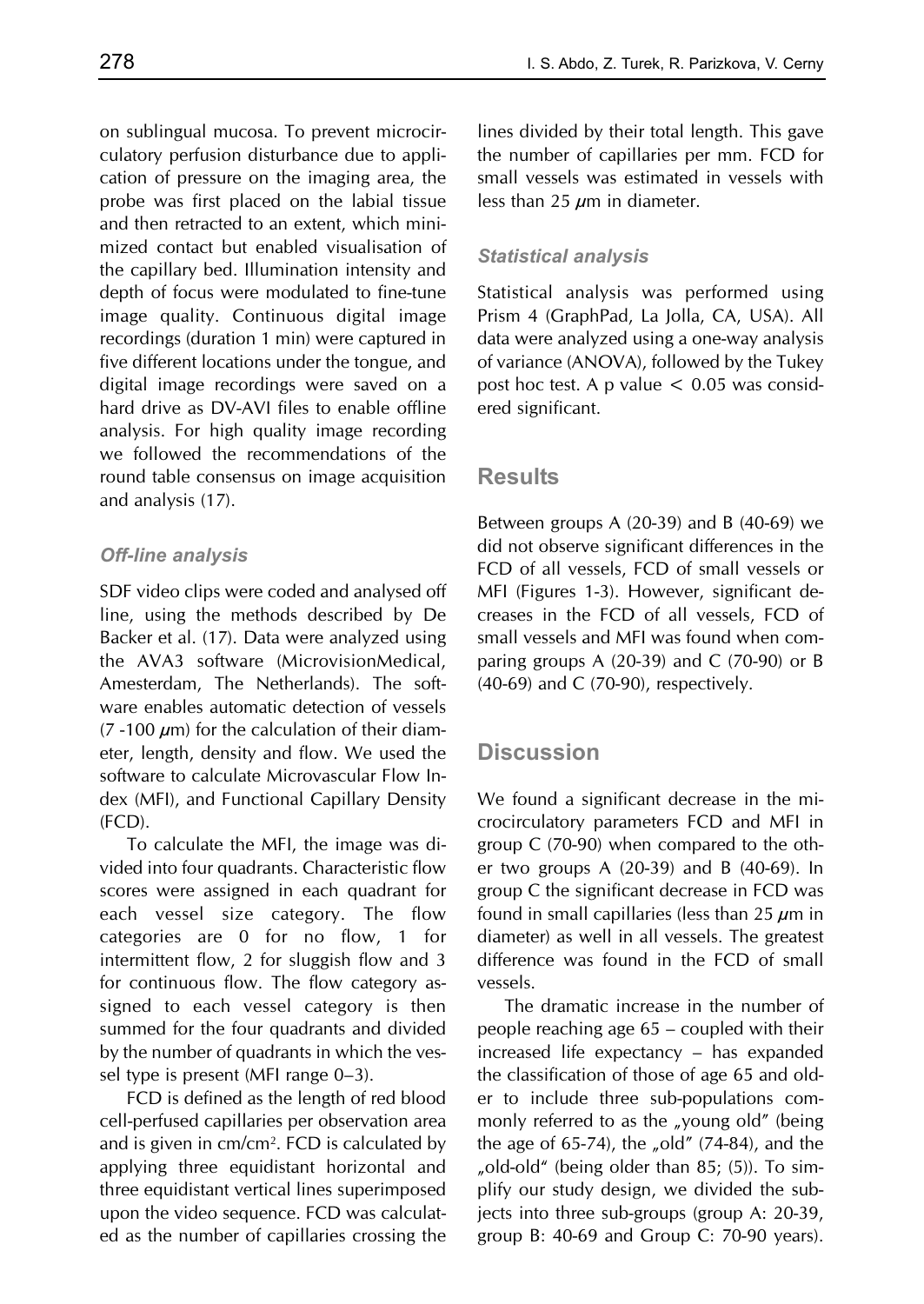

*Figure 1: Functional capillary density (FCD) of all microvessels (<100 µm), n=10 per group. \* p<0.05 vs. 20-39 and 40-69 years old*







*\* p<0.05 vs. 20-39 and 40-69 years old*

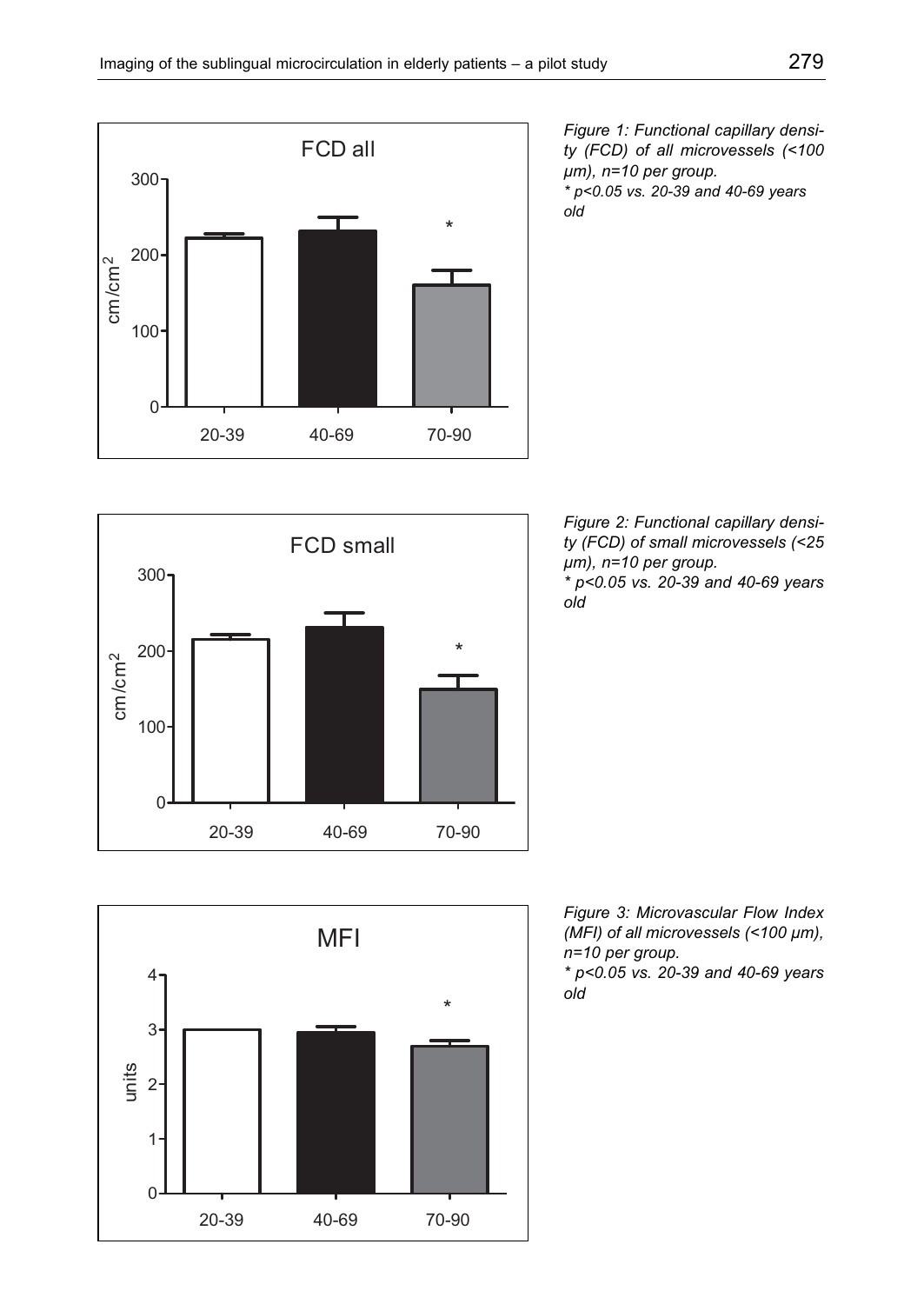All subjects had hematocrit values within the normal ranges. The hematocrit in the preferential flow channels is an inverse function of the flow rate for any level of the microcirculatory hematocrit. The increased hematocrit raises the flow resistance in these vessels which reduces flow further and represents a positive feedback condition which may contribute to the intermittent and uneven flow patterns which are present within the microcirculation (10, 11)

Our results concur with previous results from studies that looked at the microcirculatory changes during the process of aging. Experimental data indicate that, independent of the presence of other pathologies, aging alters endothelium-dependent relaxations in both the aorta and small resistance arteries in rats (18-21). Brandes et al. (22) suggested that aging is associated with a reduction in the regenerative capacity of the endothelium and endothelial senescence, which is characterized by an increased rate of endothelial cell apoptosis. Muller et al. (23) showed that aging impairs endothelium-dependent vasodilation in rat skeletal muscle arterioles.

Taddei et al. (24) evaluated the role of advancing age as an independent factor that can alter endothelial function. They demonstrated that the vasodilating response to acetylcholine decreased with advancing age in the forearm of both normotensive control subjects and essential hypertensive patients, whereas the vasodilating response to sodium nitroprusside was minimally affected by aging. Taken together, these results are consistent with the finding that endothelial function is progressively impaired with aging (24). In a separate study the same group proposed the age related endothelial dysfunction to be mediated by a progressive reduction of NO availability, since the inhibiting effect of L-NMMA on acetylcholine-induced vasodilation was progressively impaired by advancing age (25). Angula et al. (26) showed that although the aging process by itself, without other concomitant morbidities, causes an impairment of endothelium-dependent vasodilation of human vessels, the presence of cardiovascular risk factors exacerbated such impairment in aged human vessels. Furthermore they suggested that the response of aged human vessels to treatments for improving endothelial function might be different from that of vessels from adult subjects (26). Eskurza et al. (27) confirmed that oxidative stress was the main mediator of the age related endothelial dysfunction.

A group of studies focused on evaluating the blood flow in specific muscle groups during exercise. Wahren et al. (28) showed that the rise in leg blood flow during exercise was decreased in older male subjects (52–59 years) compared to the values measured in young male subjects (25–30 years). Proctor et al. (29) have also shown that leg blood flow and vascular conductance during submaximal cycling exercise at a given level of whole-body oxygen consumption are substantially reduced in older men as compared to their young counterparts. Furthermore, muscle blood flow is lower in older human subjects when a small muscle mass is active and the limits of cardiac output are not approached (30). In conclusion, data obtained in humans indicate that age-induced adaptations of the vasculature contribute to a reduction in muscle blood flow; however, the specific mechanisms that contribute to the agerelated diminution of blood flow to muscle have not been discerned in human models (31).

The affect of aging on the density of microvessels has not been studied in detail yet, and there is no striking consensus on the effects of aging on capillary density. Hutchins et al. (32) and Sonntag et al. (33) demonstrated a substantial aging-related rarefaction of the surface arterioles that supply the parenchymal vessels of the cerebral cortex in rats. In normally aging rats, the density of arterioles was almost 40% lower in senescent animals than in young adults (29 months versus 7 months of age).

SDF was not previously used for evaluation of the microcirculation in elderly patients. Previous studies mainly focused on the molecular level to illustrate the age relat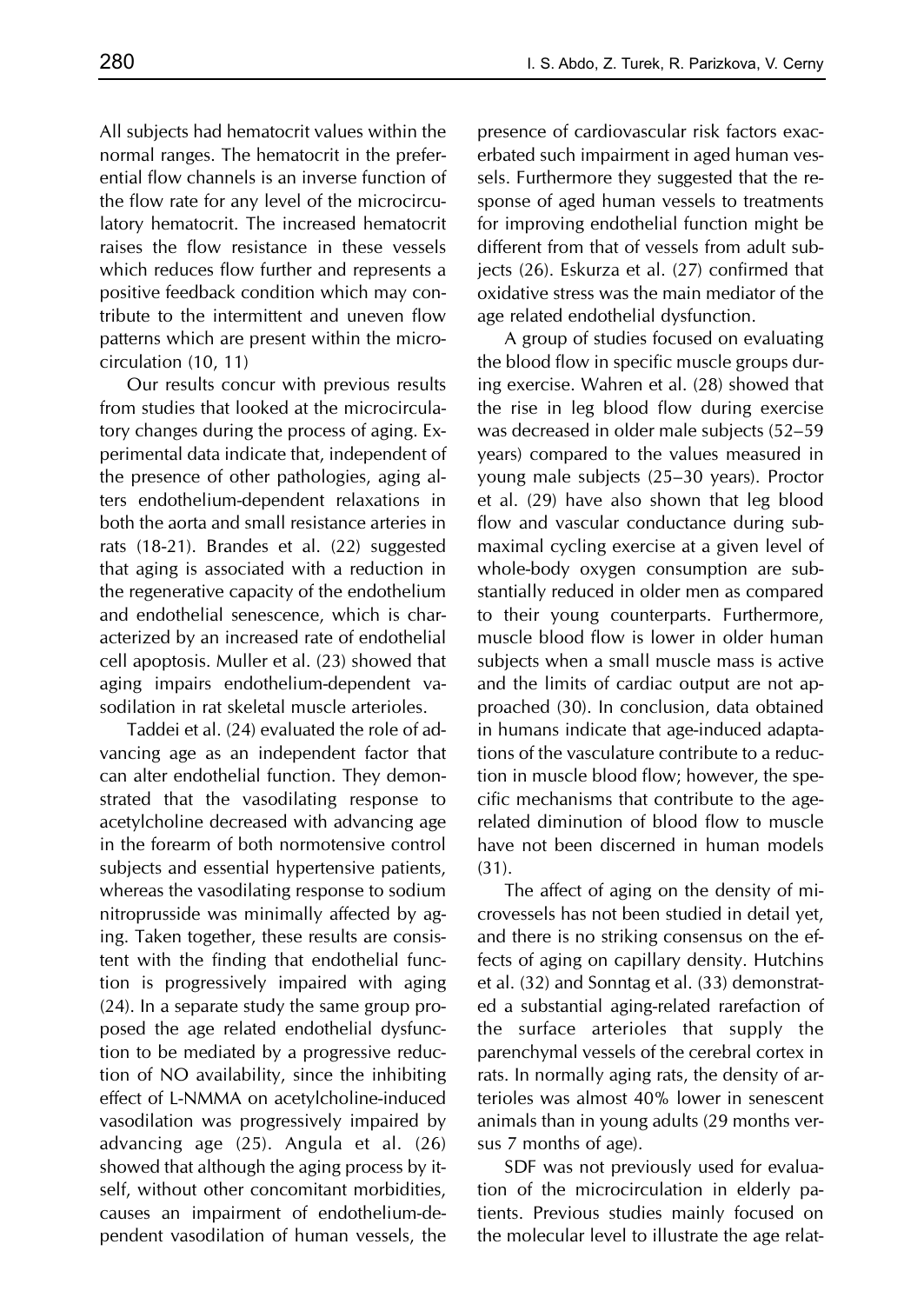ed endothelial dysfunction (24-26) or used techniques such as the constant-rate intra-arterial indicator infusion technique to study the changes in blood flow (27, 34). To our knowledge no study has evaluated the capillary density in humans.

## **Conclusion**

We were able to identify in healthy subjects the age group at which the microcirculatory parameters FCD and MFI change significantly. Individuals above the age of 70 years should be excluded from studies evaluating the microcirculation because of the age-related changes found in our study. Even though individuals above the age of 70 years could be free from pathological conditions, standard microcirculatory parameters are altered.

## **Acknowledgements**

Supported by the project (Ministry of Health, Czech Republic) for conceptual development of research organization 00179906 and by the programme PRVOUK P37/02.

## **References**

- 1. Ince C. The microcirculation is the motor of sepsis. Crit Care 2005; 9 (Suppl. 4): 13- 19
- 2. Ince C. Sidestream dark field imaging: an improved technique to observe sublingual microcirculation. Crit Care 2005; 9 (Suppl. 1): 72
- 3. Turek Z, Cerný V, Pařízková R. Noninvasive in vivo assessment of the skeletal muscle and small intestine serous surface microcirculation in rat: sidestream dark-field (SDF) imaging. Physiol Res 2007; 56
- 4. Goedhart PT, et al. Sidestream Dark Field (SDF) imaging: a novel stroboscopic LED ring-based imaging modality for clinical assessment of the microcirculation. Optics express 2007; 15 (23): 15101-15114
- 5. http://transgenerational.org/aging/demogr aphics.htm#ixzz1zFoGov53
- 6. Bue L, Hof PR, Delacourte A. Brain microvascular changes in Alzheimer's disease and other dementias. Annals of the New York Academy of Sciences 1997; 826: 7-24
- 7. De la Torre JC, Stefano GB. Evidence that Alzheimer's disease is a microvascular disorder: the role of constitutive nitric oxide. Brain research reviews 2000; 34 (3): 119- 136
- 8. Leone A, Landini L. Vascular Pathology from Smoking: Look at the Microcirculation! Current vascular pharmacology 2011
- 9. Henriksson P, Diczfalusy U, Freyschuss A. Microvascular reactivity in response to smoking and oral antioxidants in humans. Microcirculation 2012; 19 (1): 86-93
- 10. Boyle J. Microcirculatory hematocrit and blood flow. Journal of theoretical biology 1998; 131 (2): 223-229
- 11. Lowe GD. Blood rheology in vitro and in vivo. Baillière's clinical haematology 1987; 1 (3): 597-636
- 12. Pretolani E, et al. [The blood rheological and microcirculatory changes in the hypertensive patient]. Cardiologia 1991; 36 (12) Suppl 1: 355-363
- 13. Szopinski J, Kusza M, Semionow M. Microcirculatory responses to hypovolemic shock. The Journal of trauma 2011; 71: 1779-1788
- 14. Kanoore E, Vanina S, Dubin A, Ince C. The microcirculation as a therapeutic target in the treatment of sepsis and shock. Seminars in respiratory and critical care medicine 2011; 32: 558-568
- 15. Ferrari M, et al. [Evaluation of microcirculatory disorders in shock patients]. Deutsche Medizinische Wochenschrift 2011; 136 (19): 1009-1013
- 16. Jung C, Lauten A, Ferrari M. Microcirculation in cardiogenic shock: from scientific bystander to therapy target. Critical care 2010; 14 (5): 193-193
- 17. De Backer D, Hollenberg S, Boerma C, Goedhart P, Buchele G, Ospina-Tascon G, Dobbe I, Ince C. How to evaluate the microcirculation: report of a round table conference. Crit care 2007; 11: R101
- 18. Soltis EE. Effect of age on blood pressure and membrane-dependent vascular responses in the rat. Circ Res 1987; 61: 889- 897